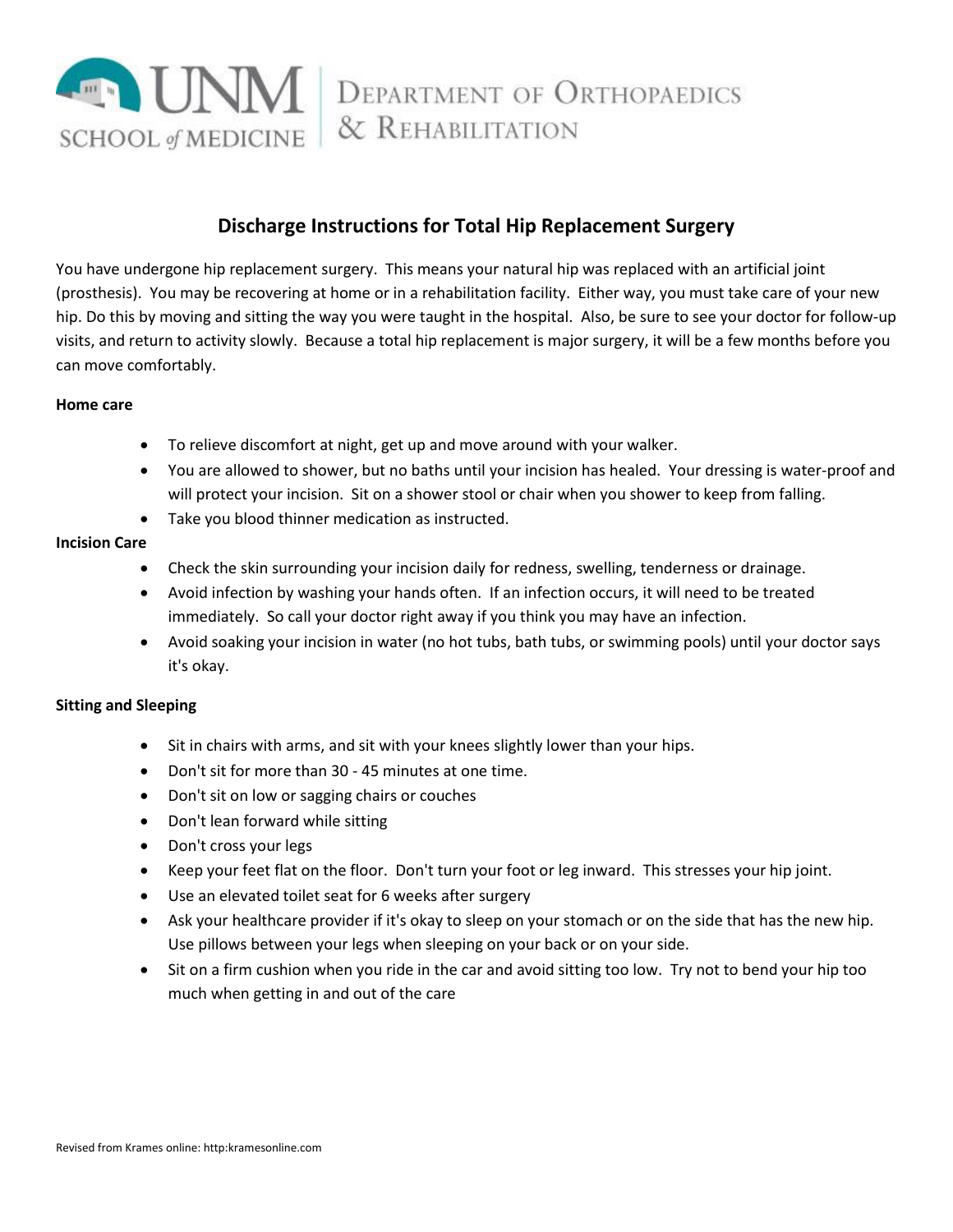- The key to successful recovery is movement by walking and exercising your hip as directed by your doctor and physical therapist.
- Don't bend at the hip when you bend over. Don't bend at the waist to put on socks and shoes. And avoid picking up items from the floor.
- Use a cane, crutches, a walker, or handrails until your balance, flexibility, and strength improve. And remember to ask for help from others when you need it.
- Follow your doctor's orders regarding how much weight to put on the affected leg.
- Don't drive until your doctor says it's okay. Most people can start driving about 6 weeks after surgery. Don't drive while you are taking narcotic pain medication.

### **Follow Up**

A follow up appointment will be made for you 10 - 14 days after your surgery.

### **Other Precautions**

- Tell all your healthcare providers including your dentist about your artificial joint before any procedure. You will likely need to take antibiotics before dental work and other medical procedures to reduce the risk of infection.
- Arrange your household to keep items you need handy. Keep everything else out of the way. Remove items that may cause you to fall, such as throw rugs, and electrical cords.
- Use non-slip bath mats, grab bars, an elevated toilet seat, and a shower chair in your bathroom.
- Keep your hands free by using a backpack, fanny pack, apron or pockets to carry things.
- Prevent infection. Ask your doctor for instructions if you haven't already received them. Any infection will need to be treated immediately with antibiotics. Signs of infection are listed below.
- Maintain a healthy weight. Get help to lose any extra pounds. Added body weight puts stress on the hip.
- Take any medications you have been given after surgery. This may include blood thinning medications to prevent blood clots or antibiotics to prevent infection. Be sure to take ALL your antibiotics.

### **Pain Management**

- In the hospital you were getting pain pills about every 2 hours. Now that you are going home it is time to start thinking about getting off of the pain pills.
- We cannot take away your pain; we do want to manage it so you can continue your daily activities of living and physical therapy.
- Start increasing the time between your pain pills. For example: if you were getting pain pills every 2 hours, then start taking pain pills every 3 hours, then every 4 hours etc...
- By 2 weeks after your surgery you should only be using prescribed pain pills prior to physical therapy and at night before you go to bed.
- You should not be using prescribed pain pills by 6 weeks after your surgery.
- Once you have stopped taking your blood thinners, Rivaroxaban, Lovenox, Arixtra or Aspirin, it is safe to start taking Ibuprofen. You can take ibuprofen during the day and use your prescribed pain pills at night and during therapy.